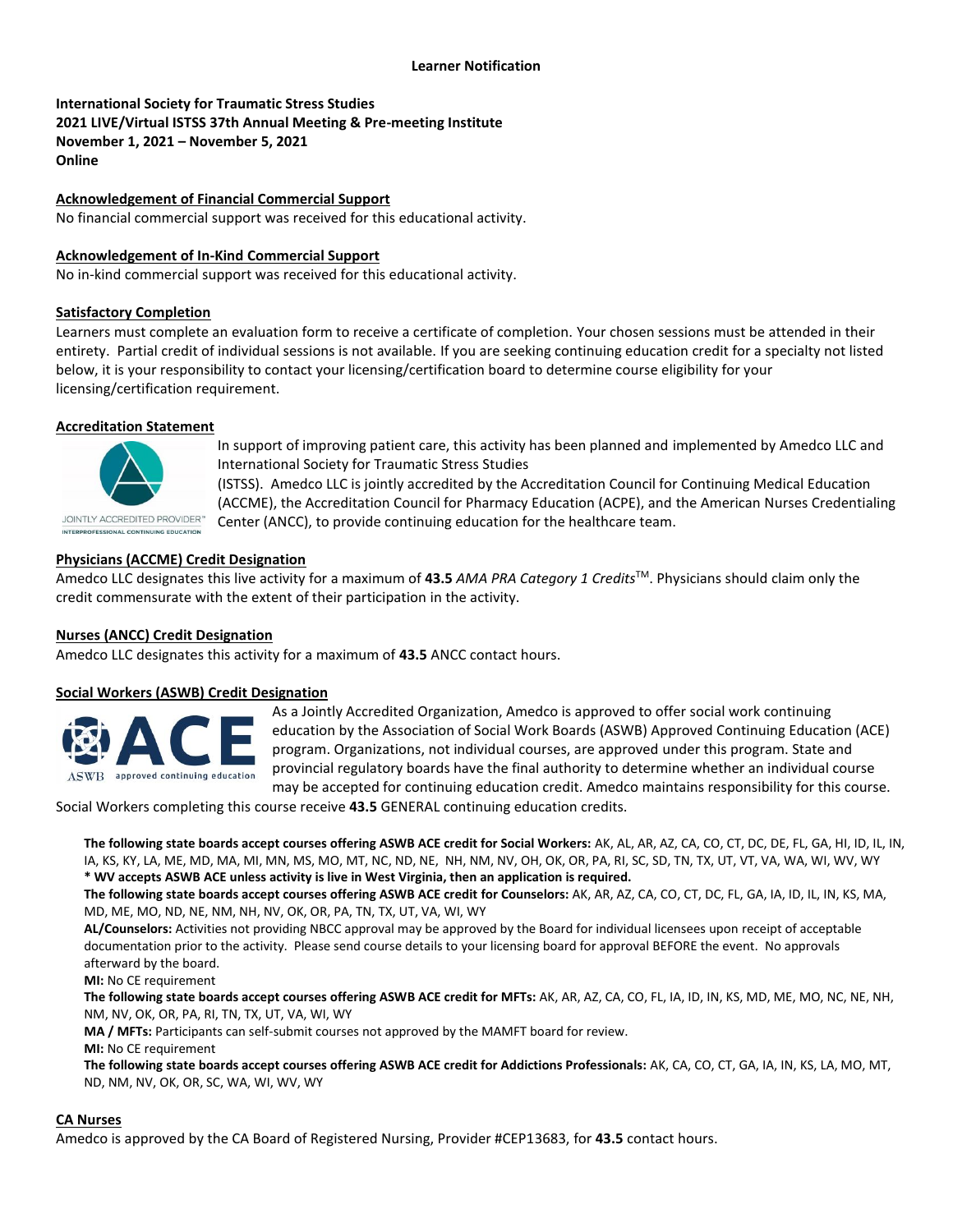# **FL Board of Behavioral Sciences (FL BBS)**

Amedco is approved by the Board of Clinical Social Work, Marriage & Family Therapy, and Mental Health Counseling. Provider BAP#39-Exp.3-31-2023. **43.5** GENERAL Hours

## **Ohio Social Workers & Marriage & Family Therapists**

Activities held OUTSIDE of Ohio and not approved by state or national, participants can submit a post-request to the board for attending (done via CE Broker). OH SW accepts ASWB and OH Counselor accepts NBCC.

## **Ohio Chemical Dependency Board**

This course has been submitted to the OHCD board for review.

## **New York Board for Social Workers (NY SW)**

Amedco SW CPE is recognized by the New York State Education Department's State Board for Social Work as an approved provider of continuing education for licensed social workers #0115. **43.5** hours.

## **New York Board for Mental Health Counselors (NY MHC)**

Amedco is recognized by the New York State Education Department's State Board for Mental Health Practitioners as an approved provider of continuing education for licensed mental health counselors. #MHC-0061. **43.5** hours.

## **New York Board for Marriage & Family Therapists (NY MFT)**

Amedco is recognized by the New York State Education Department's State Board for Mental Health Practitioners as an approved provider of continuing education for licensed marriage and family therapists. #MFT-0032. **43.5** hours.

### **New York Board for Psychology (NY PSY)**

Amedco is recognized by the New York State Education Department's State Board for Psychology as an approved provider of continuing education for licensed psychologists #PSY-0031. **43.5** hours.



International Society for Traumatic Stress Studies is approved by the American Psychological Association to sponsor continuing education for psychologists. ISTSS maintains responsibility for this program and its content. 43.50 hours

### **Objectives - After Attending This Program You Should Be Able To**

- 1. Identify contextual factors related to trauma and traumatic stress within and across each level of the social ecology including relationships, communities, institutions and cultures.
- 2. Describe how contextual factors related to trauma and traumatic stress can be harnessed to optimize treatment approaches.
- 3. Discuss innovations in research and practice that incorporate social-ecological and systemic factors into a more holistic understanding of trauma and its effects.

### **Disclosure of Conflict of Interest**

The following table of disclosure information is provided to learners and contains the relevant financial relationships that each individual in a position to control the content disclosed to Amedco. All of these relationships were treated as a conflict of interest, and have been resolved. (C7 SCS 6.1--‐6.2, 6.5)

All individuals in a position to control the content of CE are listed below.

| <b>First</b> | Last            | <b>Commercial Interest</b> |
|--------------|-----------------|----------------------------|
| Elizabeth    | Alpert          | <b>NA</b>                  |
| Abigail      | Angkaw          | <b>NA</b>                  |
| Amanda       | Arulpragasam    | <b>NA</b>                  |
| Jura         | Augustinavicius | <b>NA</b>                  |
| sandra       | babcock         | <b>NA</b>                  |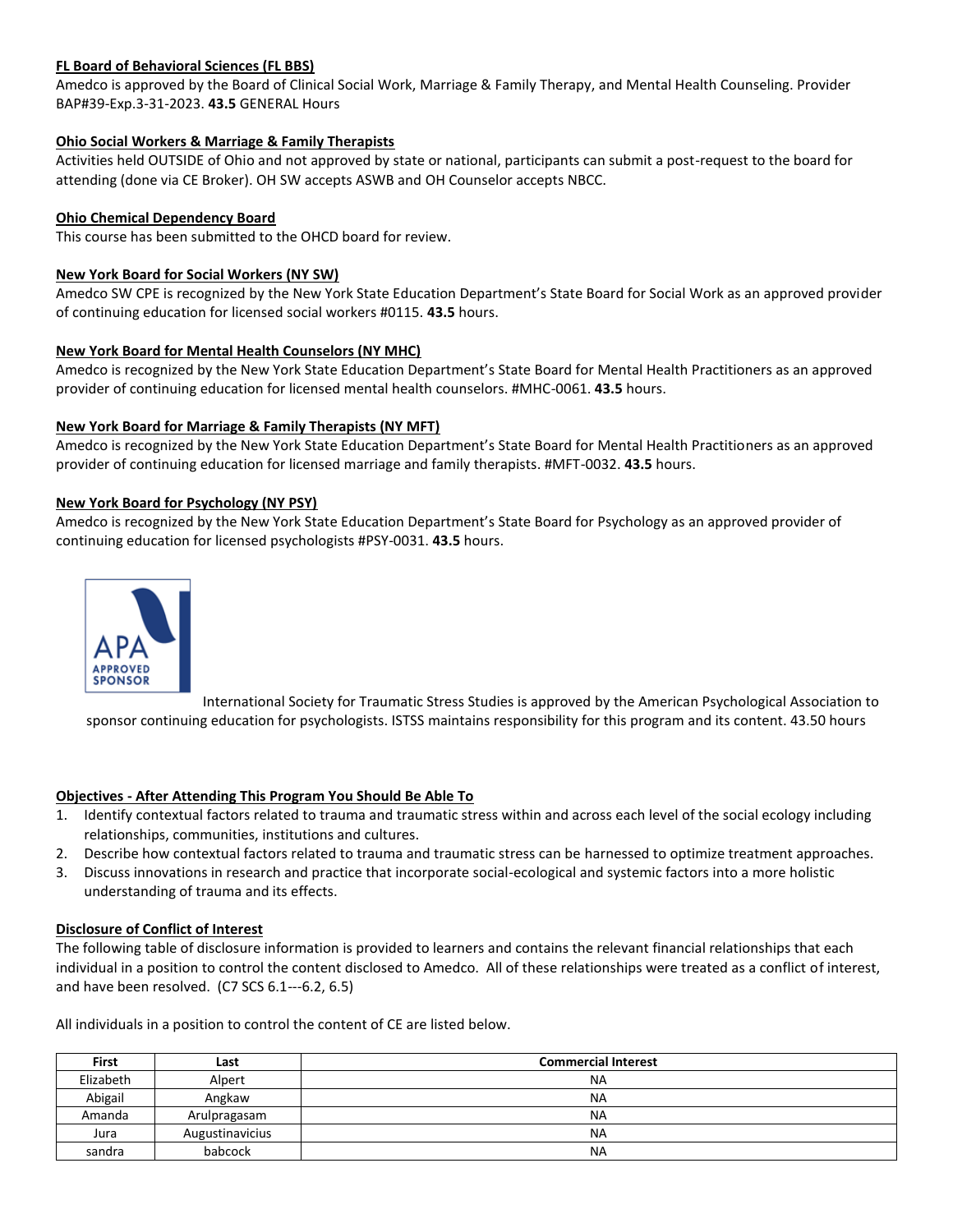| Anne                  | <b>Banducci</b>     | NА                                                                                                    |
|-----------------------|---------------------|-------------------------------------------------------------------------------------------------------|
| Sarah                 | <b>Barron</b>       | <b>NA</b>                                                                                             |
| Charles               | Benight             | NА                                                                                                    |
| Oksana                | Berhe               | NА                                                                                                    |
| Jo                    | <b>Billings</b>     | <b>NA</b>                                                                                             |
| Margaret              | Blaustein           | Author (royalties), Guilford Press: Other                                                             |
| Jessica               | Bonumwezi           | NА                                                                                                    |
| Adam                  | <b>Brown</b>        | <b>NA</b>                                                                                             |
| Aldena                | <b>Brown</b>        | NА                                                                                                    |
| Thema                 | <b>Bryant Davis</b> | NА                                                                                                    |
| Melissa               | <b>Brymer</b>       | <b>NA</b>                                                                                             |
| Eric                  | Bui                 | Cerevel Therapeutics, LLC:Consultant, National Institute of Health: Research Grant Site Principal     |
|                       |                     | Investigator, Patient-Centered Outcome Research Institute: Research Grant Site Principal              |
|                       |                     | Investigator, Wolters Kluwer: Other, Springer Nature: Other, Taylor and Francis: Other, Department of |
|                       |                     | Defense : Research Grant Site Principal Investigator                                                  |
| Joseph                | Carpenter           | <b>NA</b>                                                                                             |
| Stephanie             | Castelin            | <b>NA</b>                                                                                             |
| Rocio                 | Chang-Angulo        | ΝA                                                                                                    |
| Elena                 | Cherepanov          | NА                                                                                                    |
| Chan-Seung            | Chung               | NА                                                                                                    |
| Christian             | Connell             | <b>NA</b>                                                                                             |
| Sarah                 | Crawford-Browne     |                                                                                                       |
|                       |                     | NА                                                                                                    |
| Pim                   | Cuijpers            | NА                                                                                                    |
| Yael                  | Danieli             | NА                                                                                                    |
| Kemi                  | Dasilva-Ibru        | <b>NA</b>                                                                                             |
| <b>Brittany</b>       | Davis               | Academic Press:Co-Author of Treatment Manual, recieves royalties                                      |
| Christy               | Denckla             | <b>NA</b>                                                                                             |
| Melissa               | <b>Dichter</b>      | NА                                                                                                    |
| Yvonne                | Duagani             | <b>NA</b>                                                                                             |
| Sophia                | Duffy               | <b>NA</b>                                                                                             |
| Else                  | Fagermoen           | <b>NA</b>                                                                                             |
| Adriana               | Feder               | Co-inventor of US and international patents for the use of ketamine for the treatment of PTSD, none   |
|                       |                     |                                                                                                       |
|                       |                     | have been licensed: Patent Holder                                                                     |
| Tracy                 | Fehrenbach          | NА                                                                                                    |
| Dana                  | Fein-Schaffer       | <b>NA</b>                                                                                             |
| Li                    | Feng                | NА                                                                                                    |
| Patricia              | Ferchland-Bingham   | NА                                                                                                    |
| <b>Brian</b>          | Flynn               | <b>NA</b>                                                                                             |
| Noni                  | Gaylord-Harden      | NА                                                                                                    |
| Joe                   | Gone                | NА                                                                                                    |
| Talya                 | Greene              | <b>NA</b>                                                                                             |
| Constance             | Guille              | <b>NA</b>                                                                                             |
| Jane                  | Halladay-Goldman    | <b>NA</b>                                                                                             |
| Nicholas              | Holder              | <b>NA</b>                                                                                             |
| Hiroaki               | Hori                | <b>NA</b>                                                                                             |
| Katie                 | Howell              | <b>NA</b>                                                                                             |
| Julie                 | Hurd                | <b>NA</b>                                                                                             |
|                       |                     |                                                                                                       |
| Joel                  | Jackson             | <b>NA</b>                                                                                             |
| Dennis                | Kaip                | <b>NA</b>                                                                                             |
| Francesca             | Kassing             | <b>NA</b>                                                                                             |
| Evaldas               | Kazlauskas          | ΝA                                                                                                    |
| Jude                  | Kelman              | ΝA                                                                                                    |
| khalid                | kheirallah          | <b>NA</b>                                                                                             |
| Satoshi               | Kida                | <b>NA</b>                                                                                             |
| Kihyun                | Kim                 | <b>NA</b>                                                                                             |
| Yoshiharu             | Kim                 | <b>NA</b>                                                                                             |
| Kristine              | Kinniburgh          | Author- Guilford Press: Other                                                                         |
| Laurel                | Kiser               | SAMHSA: Research Grant Site Principal Investigator, UMB: Employee, Multiple: Consultant               |
| Cassandra             | Kisiel              | ΝA                                                                                                    |
| Charlie               | Knowlton            | <b>NA</b>                                                                                             |
| Jennifer<br>Jung Hyun | Leaning<br>Lee      | <b>NA</b><br><b>NA</b>                                                                                |